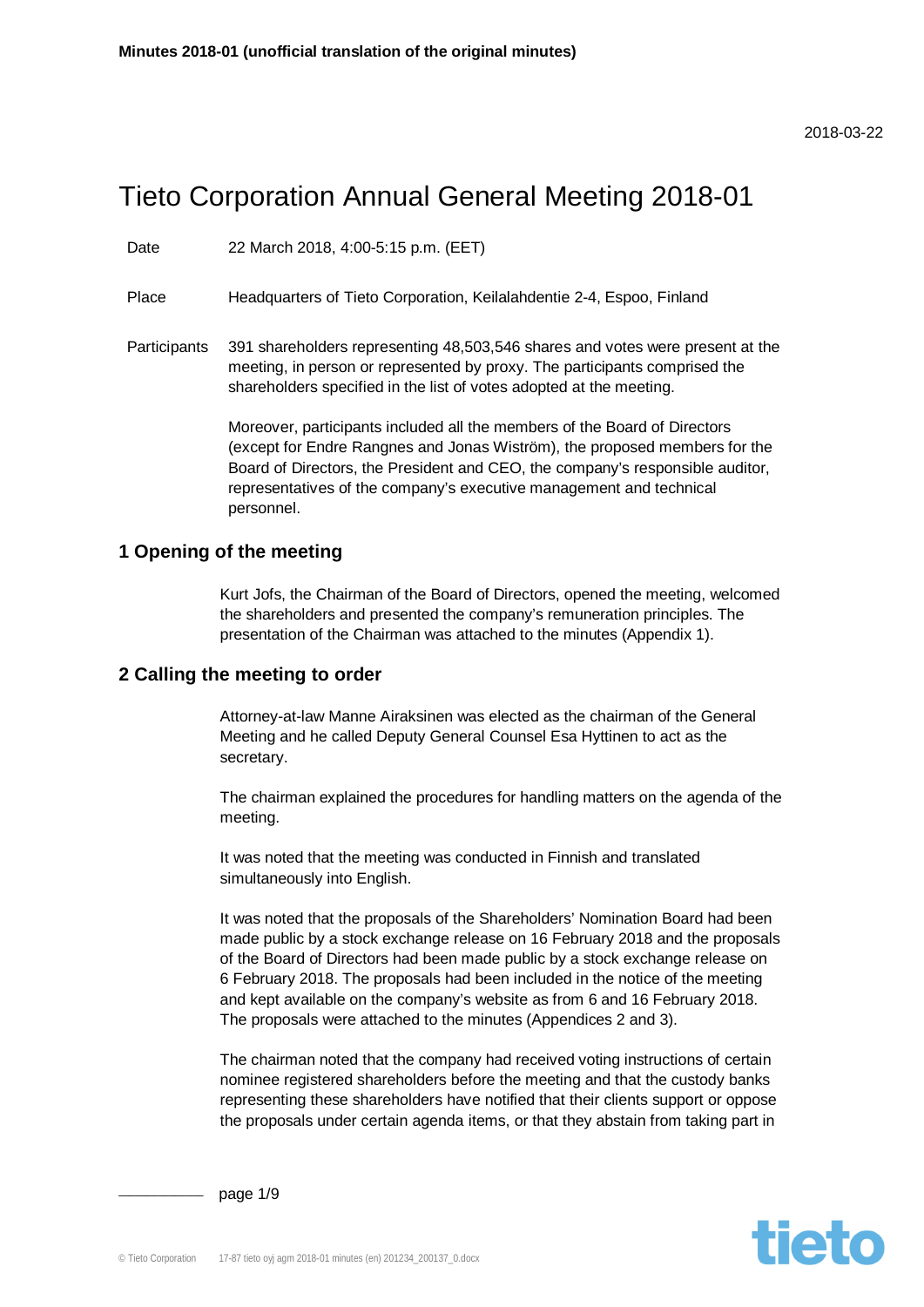the decision making, however without presenting any counterproposal under such agenda items.

The chairman noted that unless there will be a voting, opposing and abstaining votes will be recorded in the minutes. Further, the chairman noted that the opposing votes included in the summary lists shall be recorded to the minutes only to the extent they support a counterproposal eligible for voting.

The summary list of the voting instructions of the shareholders represented by the custody banks was attached to the minutes (Appendix 4).

## **3 Election of persons to scrutinize the minutes and to supervise the counting of votes**

Hanna Kaskela and Jonna Ryhänen were elected to scrutinize the minutes of the meeting and to supervise the counting of votes, if needed.

# **4 Recording the legality of the meeting**

It was noted that the notice of the meeting had been made public in its entirety by a stock exchange release on 16 February 2018 and published on the same date on the company's website www.tieto.com/agm. It was also noted that newspaper advertisements regarding the notice had been published in Helsingin Sanomat and Dagens Nyheter on 21 February 2018.

It was noted that the General Meeting had been legally convened in accordance with the provisions of Articles of Association and the Companies Act and therefore constituted a quorum.

Extracts of the notice of the meeting and advertisements published in the aforementioned newspapers were attached to the minutes (Appendices 5, 6 and 7).

#### **5 Recording the attendance at the meeting and adoption of the list of votes**

A list of attendees as of the beginning of the meeting and a list of votes represented at the meeting were presented, according to which 391 shareholders were present either in person, by legal representative or by proxy. It was noted that 48,503,546 shares and votes were represented at the beginning of the meeting.

The list of attendees at the beginning of the meeting and the list of votes were attached to the minutes (Appendix 8). It was noted that the list of votes will be adjusted to correspond to the attendance at the beginning of a possible vote.

It was recorded that according to the Articles of Association, no shareholder is allowed to vote with more than one fifth (1/5) of the votes represented at the meeting, i.e. with more than 9,700,709 votes.



page 2/9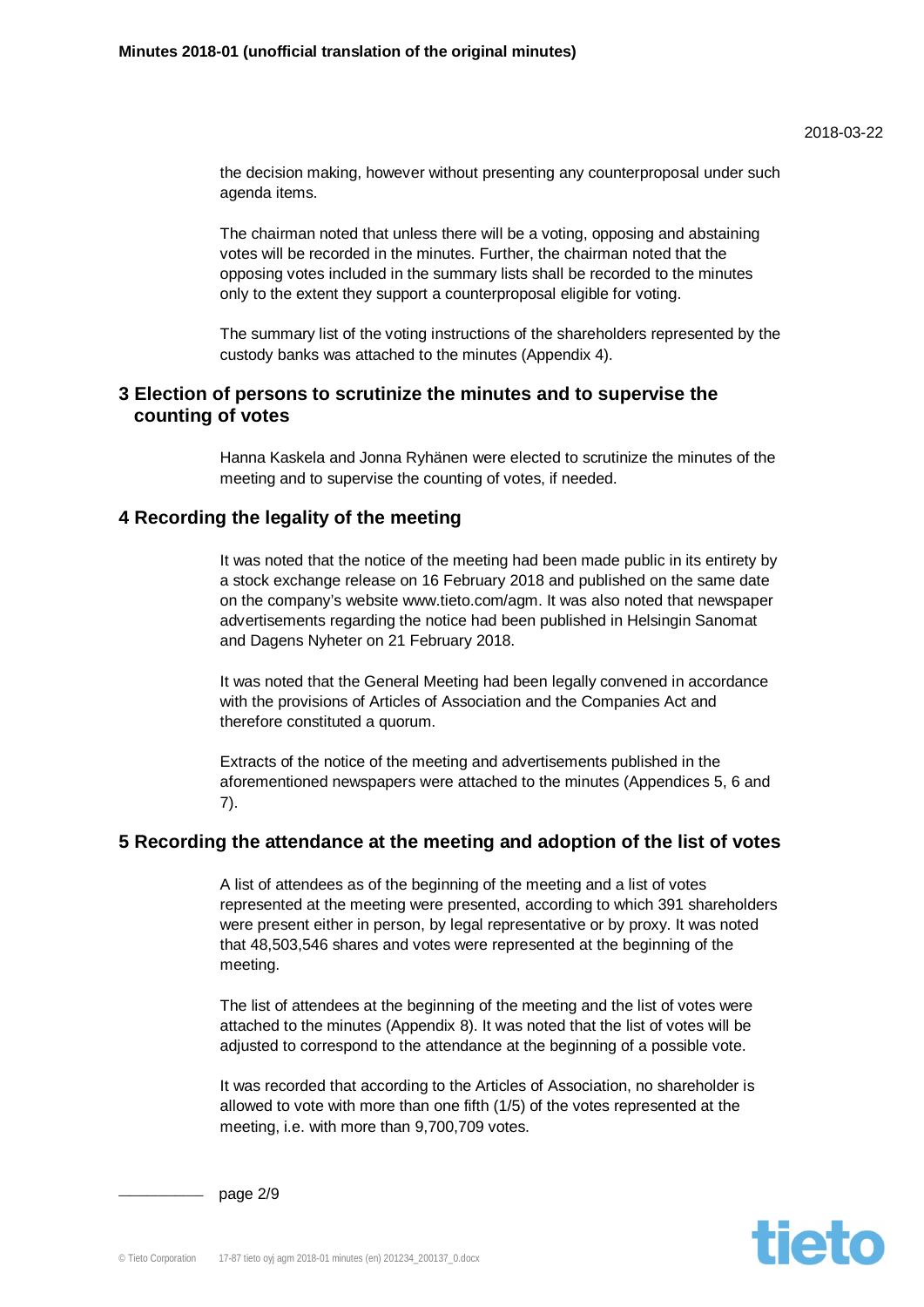# **6 Presentation of the annual accounts, the report of the Board of Directors and the auditor's report for the year 2017**

The Chairman of the Board of Directors Kurt Jofs reported on the activities of the Board during the financial year 2017 as well as the preparation work of the company's new strategy. The President and CEO Kimmo Alkio presented a review of the company's operations in 2017, including highlights in the financial statements and report of the Board of Directors, and issues relating to the company's services and the execution of the strategy. The presentation of the Board Chairman and the President and CEO's review were attached to the minutes (Appendices 1 and 9).

The annual accounts for the financial year 2017, consisting of the income statement, balance sheet, cash flow statement, notes to the financial statements and the consolidated annual accounts as well as the report by the Board of Directors, were presented.

It was noted that the company's annual accounts had been available on the company's website since 28 February 2018, in addition to which they were available at the meeting venue. The documents were attached to the minutes (Appendix 10).

The auditor's report was presented and attached to the minutes (Appendix 11). The responsible auditor Tomi Hyryläinen described the conducted audit work and his speech was attached to the minutes (Appendix 12).

## **7 Adoption of the annual accounts**

The General Meeting **resolved** to adopt the annual accounts for the financial year 2017.

Under this agenda item 1,535 abstaining votes of nominee registered shareholders were recorded.

## **8 Resolution on the use of the profit shown on the balance sheet and the payment of dividend**

It was noted that the distributable funds according to the parent company's balance sheet as at 31 December 2017 were approximately EUR 585 million.

It was noted that the Board of Directors had proposed to the General Meeting that based on financial year 2017 a dividend of EUR 1.40 per share be paid. The proposal consisted an ordinary dividend of EUR 1.20 and an additional dividend of EUR 0.20. The proposal corresponds approximately in total to EUR 103 million. According to the proposal, the dividend shall be paid to shareholders who on the record date of the dividend payment 26 March 2018 are recorded in the shareholders' register held by Euroclear Finland Oy or in the register held by Euroclear Sweden AB. According to the proposal, the dividend shall be paid out



page 3/9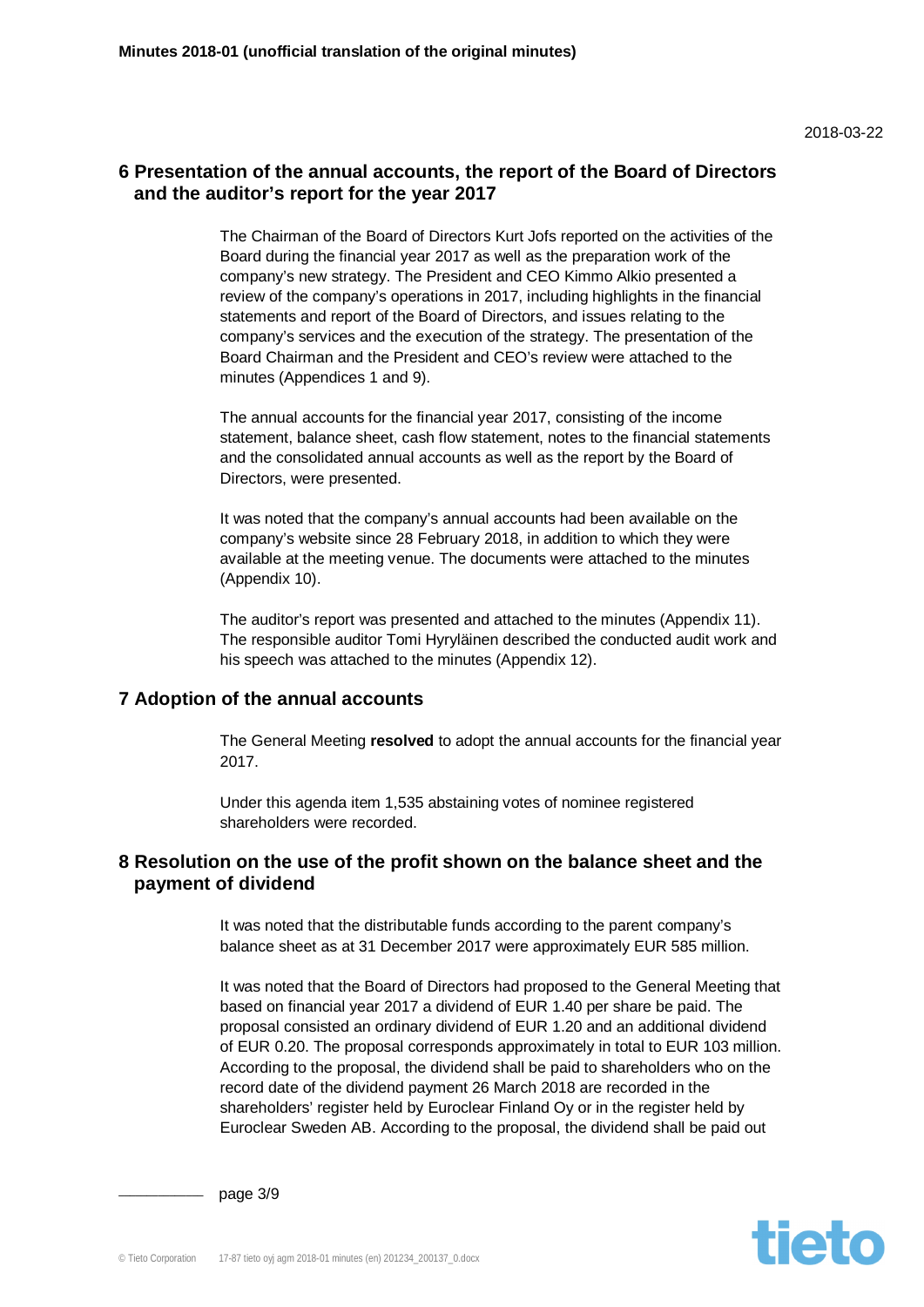as from 9 April 2018. The proposal of the Board of Directors was attached to the minutes (Appendix 3).

The General Meeting **resolved**, in accordance with the proposal by the Board of Directors, that a dividend of EUR 1.37 per share be paid. The dividend shall be paid to shareholders who on the record date of the dividend payment 26 March 2018 are recorded in the shareholders' register held by Euroclear Finland Oy or register held by Euroclear Sweden AB. The dividend shall be paid out as from 9 April 2018.

Under this agenda item 86,508 opposing votes of nominee registered shareholders were recorded.

## **9 Resolution on the discharge of the members of the Board of Directors and the President and CEO from liability**

It was noted that the discharging from liability concerns all persons having served either as a member of the Board of Directors or as a deputy member during the financial year as well as the President and CEO.

The General Meeting **resolved** to discharge the members and deputy members of the Board of Directors and the President and CEO from liability.

Under this agenda item 36,508 opposing votes and 51,535 abstaining votes of nominee registered shareholders were recorded.

# **10 Resolution on the remuneration of the members of the Board of Directors**

Chairman of the Shareholders' Nomination Board Martin Oliw reported on how the work of the Nomination Board was conducted and proposals were prepared. The report was attached to the minutes (Appendix 13).

It was recorded that the Shareholders' Nomination Board had proposed to the General Meeting that the annual remuneration be paid in accordance with proposal attached to the minutes (Appendix 2) to the Board of Directors to be elected for the term of office starting at the end of this Annual General Meeting and expiring at the closing of Annual General Meeting 2019.

The General Meeting **resolved**, in accordance with the proposal of the Shareholders' Nomination Board, that the following annual remuneration be paid from the term of office starting at the end of this General Meeting and expiring at the closing of General Meeting 2019:

- Chairman of the Board EUR 91,000.
- Deputy Chairman of the Board EUR 55,000,
- ordinary members of the Board of Directors EUR 36,000,
- the Chairman of Board Committee EUR 55,000 unless the same individual is also the Chairman or Deputy Chairman of the Board.

page  $4/9$ 

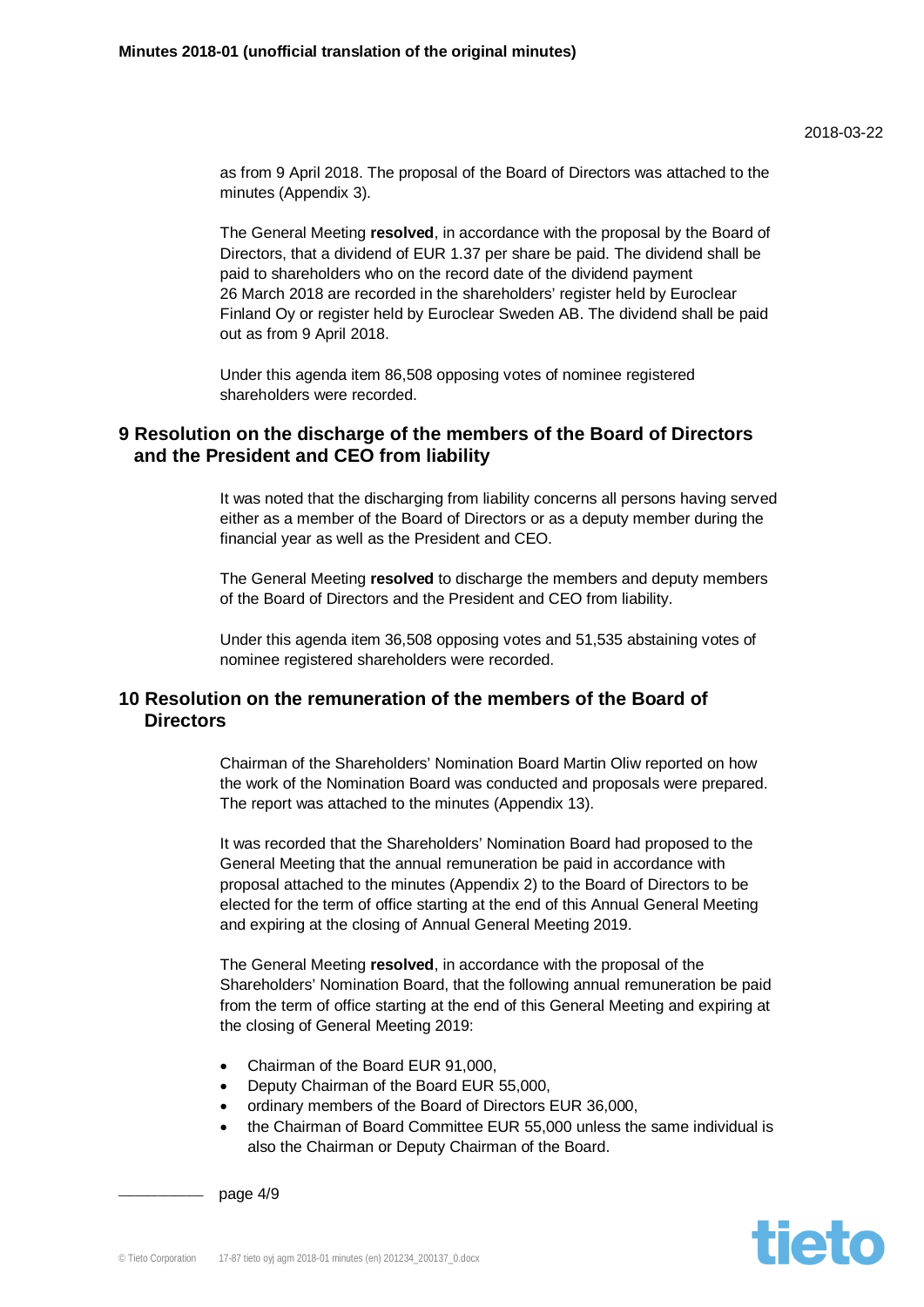According to the proposal each member of the Board of Directors would also be paid a remuneration of EUR 800 for each Board meeting and for its each permanent or temporary committee meeting.

It is the company's policy not to pay remuneration to Board members who are also employees of Tieto Group.

The General Meeting **resolved**, in accordance with the proposal of the Shareholders' Nomination Board that 40% of the fixed annual remuneration shall be paid in Tieto Corporation's shares purchased from the market directly on behalf of the members of the Board. The shares will be purchased within two weeks from the release of the company's interim report 1 January - 31 March 2018 shares.

Under this agenda item 50,000 opposing votes of nominee registered shareholders were recorded.

#### **11 Resolution on the number of members of the Board of Directors**

It was noted that, in accordance with the Articles of Association, the Board of Directors shall have at least six (6) and at most twelve (12) members.

It was noted that the Shareholders' Nomination Board had proposed to the General Meeting that the number of members of the Board of Directors shall be seven (7).

The proposal of the Shareholders' Nomination Board was attached to the minutes (Appendix 2).

The General Meeting **resolved**, in accordance with the proposal of the Shareholders' Nomination Board, to confirm that the number of the Board of Directors shall be seven (7).

It was noted that Tieto Group has made an agreement on personnel representation in the administration of the Group in accordance with the Act on Personnel Representation in the Administration of Undertakings, and that as stipulated in this agreement, the personnel shall elect two ordinary members and their personal deputies to the Board of Directors in addition to the members elected by the General Meeting.

# **12 Election of members of the Board of Directors and Chairman**

It was noted that according to the Articles of Association the members of the Board of Directors are elected for one year at a time, and that the term of a member begins from the closing of the General Meeting at which he or she has been elected and expires at the closing of the first Annual General Meeting following the election.



page 5/9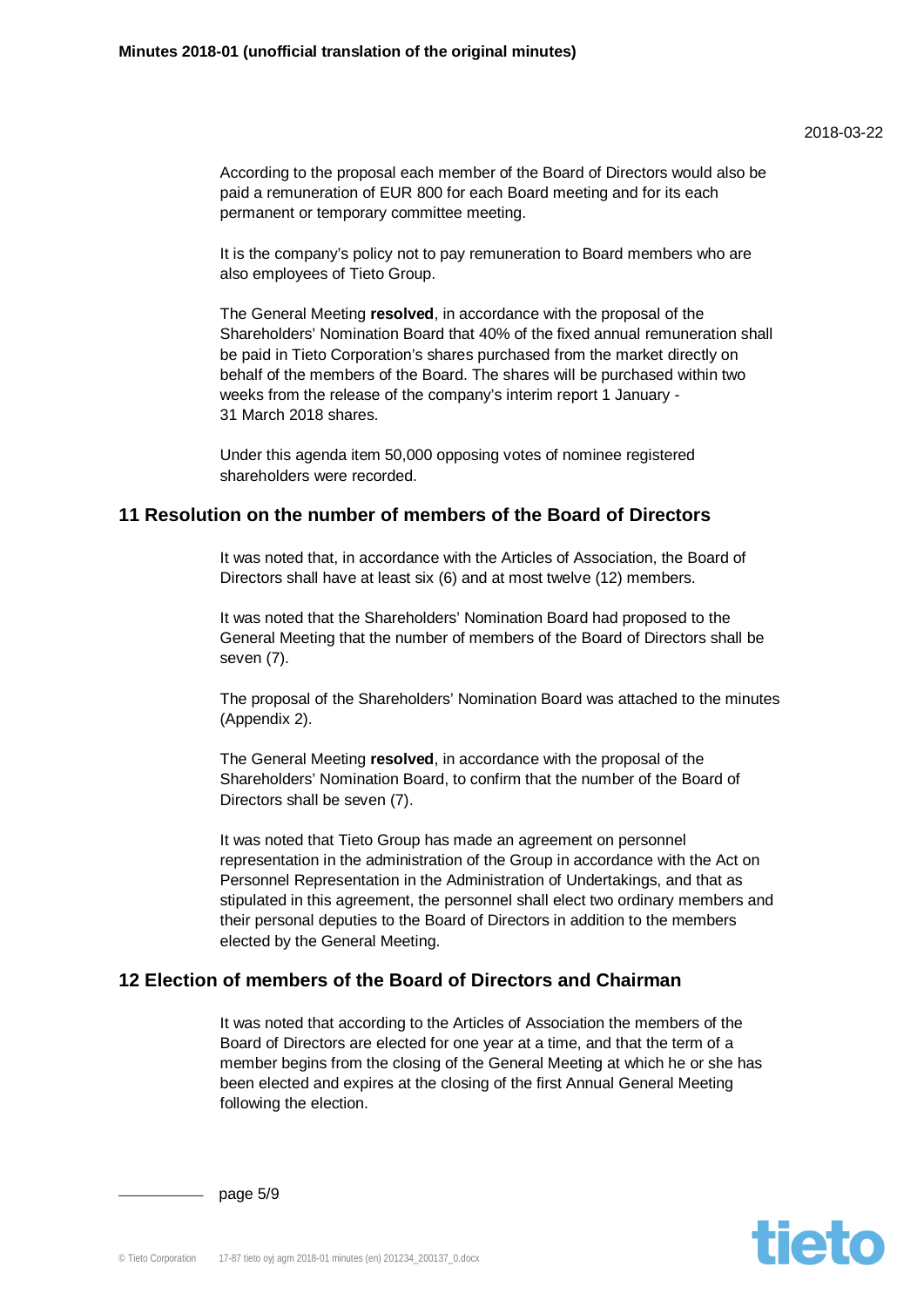It was noted that the Shareholders' Nomination Board had proposed to the Annual General Meeting that the Board of Directors be elected in accordance with the proposal attached to the minutes (Appendix 2) for a term of office commencing at the closing of this General Meeting and expiring at the closing of the Annual General Meeting 2019.

The General Meeting **resolved**, in accordance with the proposal of the Shareholders' Nomination Board, that the following individuals be re-elected as members of the Board of Directors for a term of office commencing at the closing of this General Meeting and expiring at the closing of the Annual General Meeting 2018: Timo Ahopelto, Kurt Jofs, Harri-Pekka Kaukonen, Johanna Lamminen, Endre Rangnes and Jonas Synnergren and Timo Ahopelto and Liselotte Hägertz Engstam be elected as a new member.

The General Meeting **resolved** in accordance with the proposal of the Shareholders' Nomination Board to elect Kurt Jofs as the chairman of the Board of Directors.

It was **noted and recorded** that Esa Koskinen (deputy Ilpo Waljus) and Robert Spinelli (deputy Anders Palklint) are the members elected by the personnel.

Under this agenda item 164,641 abstaining votes of nominee registered shareholders were recorded.

#### **13 Resolution on the remuneration of the auditor**

Chairman of the Audit and Risk Committee of the Board of Directors Harri-Pekka Kaukonen reported on the preparation of the proposals regarding the auditors. The speech was attached to the minutes (Appendix 14).

It was noted that the Board of Directors had proposed, in accordance to the recommendation of the Audit and Risk Committee, to the Annual General Meeting that the auditor to be elected be reimbursed according to the auditor's invoice and in compliance with the purchase principles approved by the committee. The proposal of the Board of Directors was attached to the minutes (Appendix 3).

The General Meeting **resolved** that the remuneration of the auditor to be elected be reimbursed according to the auditor's invoice and in compliance with the purchase principles approved by the Audit and Risk Committee.

Under this agenda item 6,993 opposing votes of nominee registered shareholders were recorded.



page 6/9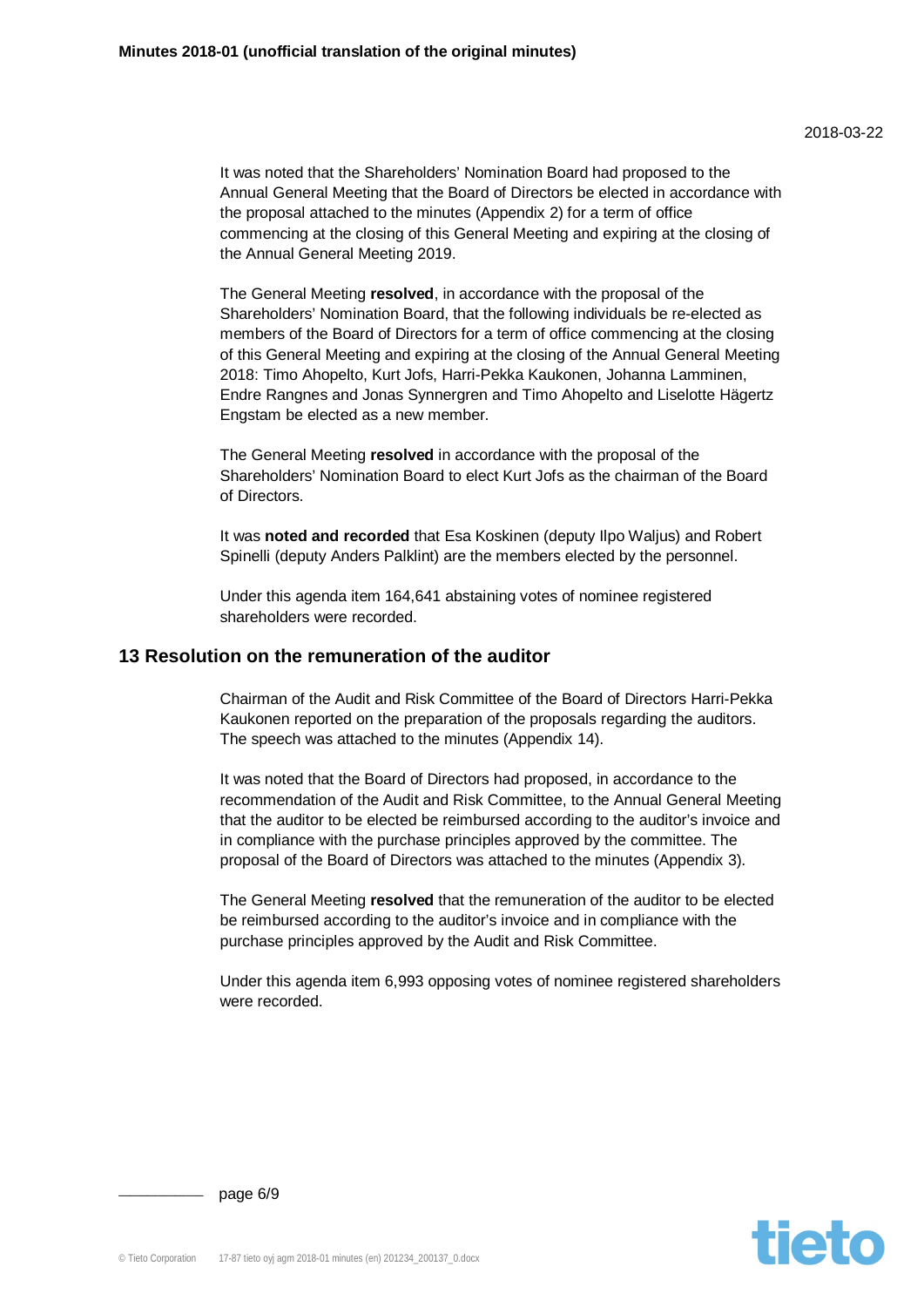## **14 Election of the auditor**

According to the Articles of Association the company has one auditor. The term of the auditor expires at the closing of the first Annual General Meeting following the election. During the previous financial year PricewaterhouseCoopers Oy has acted as the auditor of the company and CPA Tomi Hyryläinen has acted as the responsible auditor.

It was noted that the Board of Directors had proposed, in accordance with the recommendation of the Audit and Risk Committee, to the General Meeting that PricewaterhouseCoopers Oy be re-elected as the auditor of the company for a term of office expiring at the end of the next Annual General Meeting. The proposal of the Board of Directors was attached to the minutes (Appendix 3). PricewaterhouseCoopers Oy has notified that CPA Tomi Hyryläinen would act as the responsible auditor.

The General Meeting **resolved**, in accordance with the proposal of the Board of Directors, that PricewaterhouseCoopers Oy be re-elected as the auditor of the company for a term of office expiring at the end of the Annual General Meeting 2019.

## **15 Authorizing the Board of Directors to decide on the repurchase of the company's own shares**

It was noted that the Board of Directors had proposed to the Annual General Meeting that the Board of Directors be authorized to decide on the repurchase of the company's own shares as follows:

- The amount of own shares to be repurchased shall not exceed 7 400 000 shares, which currently corresponds to approximately 10 % of all the shares in the company. Only the unrestricted equity of the company can be used to repurchase own shares.
- Own shares can be repurchased at a price formed in public trading on the date of the repurchase or at a price otherwise formed on the market.
- The Board of Directors decides how the share repurchase will be carried out. Own shares can be repurchased inter alia by using derivatives. The company's own shares can be repurchased otherwise than in proportion to the shareholdings of the shareholders (directed repurchase).
- The authorization cancels previous unused authorizations to decide on the repurchase of the company's own shares. The authorization is effective until the next Annual General Meeting, however, no longer than until 30 April 2019.

The proposal of the Board of Directors was attached to the minutes (Appendix 3).

The General Meeting **resolved** to authorize the Board of Directors to decide on the repurchase of the company's own shares in accordance with the proposal of the Board of Directors.



page 7/9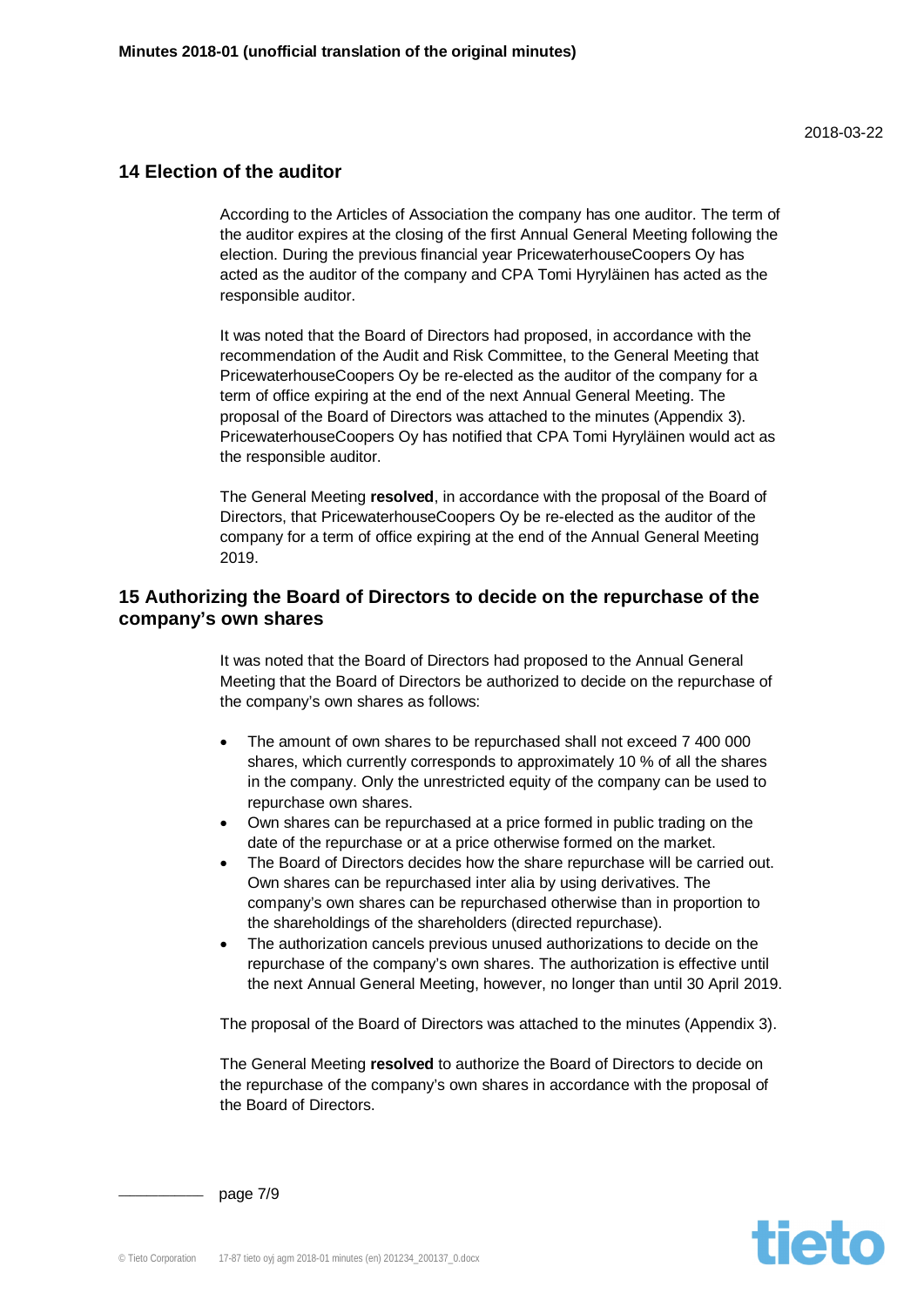# **16 Authorizing the Board of Directors to decide on the issuance of shares as well as options and other special rights entitling to shares**

It was noted that the Board of Directors had proposed to the Annual General Meeting that the Board of Directors was authorized to decide on the issuance of shares as well as on the issuance of option rights and other special rights entitling to shares referred to in chapter 10 section 1 of the Companies Act in one or more tranches.

- The amount of shares to be issued based on the authorization (including shares to be issued based on the special rights) shall not exceed 7 400 000 shares, which currently corresponds to approximately 10 % of all the shares in the company. However, out of the above maximum amount of shares to be issued no more than 700 000 shares, currently corresponding to less than 1 % of all of the shares in the company, may be issued as part of the company's share-based incentive programs.
- The Board of Directors decides on the terms and conditions of the issuance of shares as well as of option rights and other special rights entitling to shares. The authorization concerns both the issuance of new shares as well as the transfer of treasury shares. The issuance of shares as well as of option rights and other special rights entitling to shares may be carried out in deviation from the shareholders' pre-emptive right (directed issue).
- The authorization cancels previous unused authorizations to decide on the issuance of shares as well as on the issuance of option rights and other special rights entitling to shares. The authorization is effective until the next Annual General Meeting, however, no longer than until 30 April 2019.

The proposal of the Board of Directors was attached to the minutes (Appendix 3).

The General Meeting **resolved** to authorize the Board of Directors to decide on the issuance of shares as well as on the issuance of option rights and other special rights entitling to shares referred to in chapter 10 section 1 of the Companies Act in accordance with the proposal of the Board of Directors.

Under this agenda item 6,300 opposing and 6,900 abstaining votes of nominee registered shareholders were recorded.

## **17 Closing of the meeting**

It was recorded that all the decisions of the General Meeting had been made unanimously unless otherwise indicated in the minutes.

The chairman noted that the items on the agenda had been attended to and that the minutes of the meeting would be available on the company's website as from 5 April 2018.



page 8/9